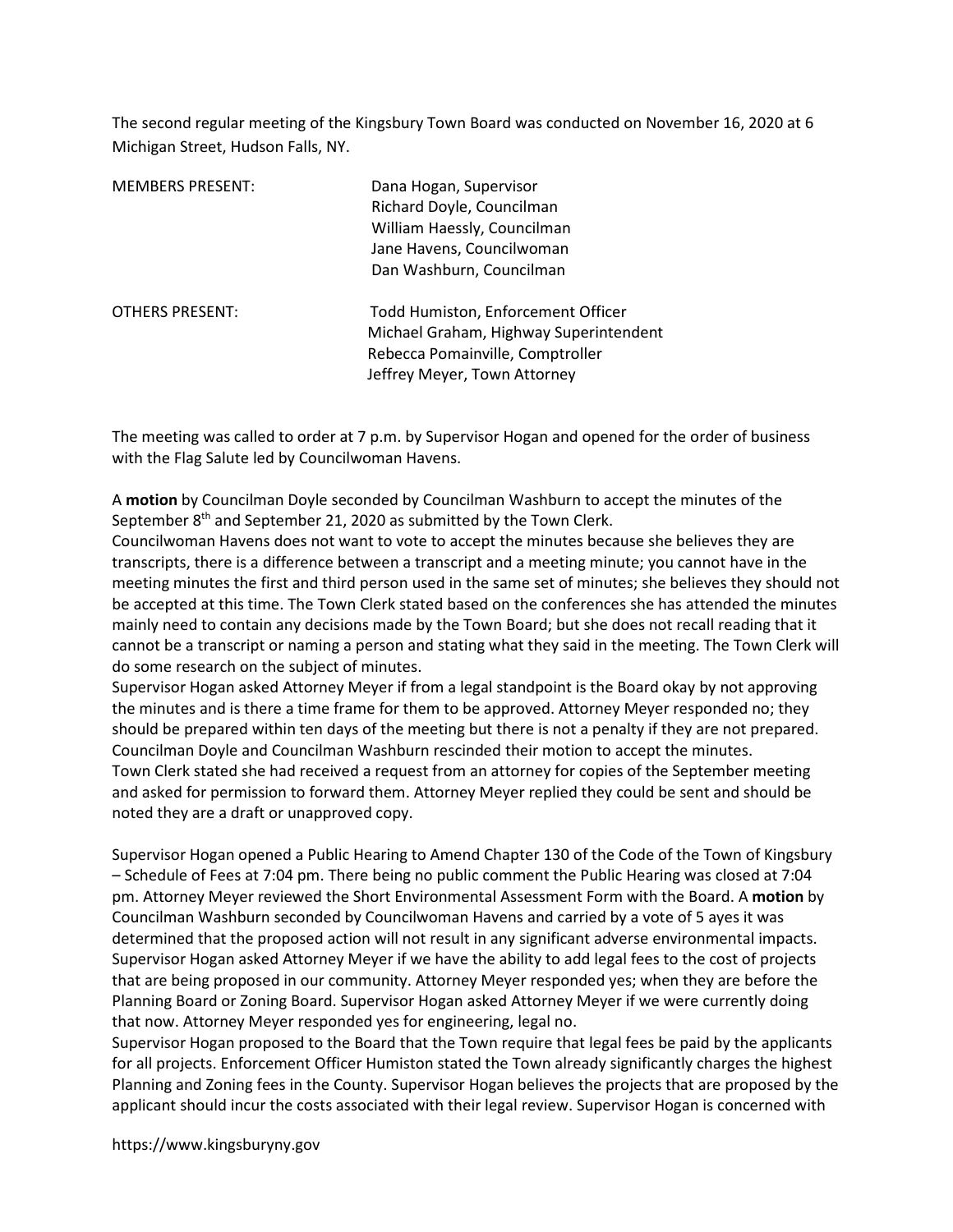applicants that contact the Town Attorney with questions related to their project, the Town may incur fees related to their questions. Councilman Haessly stated some projects require more legal review than others and applicants of smaller projects may not be able to carry the burden of attorney fees. The discussion continued.

Attorney Meyer stated in the last 15 years applicants of projects do not have the ability to email him directly and start ringing up fees without the Chairman of the Planning Board indicating that is a specific example, follow up with our Attorney. A few times the attorney was asked to track time for a specific project with the intention of pushing that onto the applicant. In some other communities it is the larger projects and not necessarily the smaller projects. Supervisor Hogan asked Attorney Meyer how that was defined. Attorney Meyer responded it is gut feeling and scale, the same with the engineer, on certain projects they will bring in Tom Jarrett or Highlander and it is based on the scope of the stormwater. The discussion continued. Supervisor Hogan asked if the Board had any interest in adding legal fees to larger scale projects which involve an engineer. Councilman Washburn replied yes because you could put a lot of hours into larger projects and projects involving millions of dollars should be able to pay the additional legal fees. Councilwoman Havens asked the Town Attorney how common this is. Attorney Meyer replied some applicants see it as a cost of doing business and others do not.

Supervisor Hogan asked if we could add this into our law. Attorney Meyer stated it is already in the law; it would be a conversation with the Chairman of the Planning Board explaining this the new policy going forward and the Enforcement Officer putting the applicant on notice. There being no strong objections from the Board, Supervisor Hogan will further review this subject.

A motion by Councilman Washburn seconded by Councilwoman Havens and carried by a vote of 5 ayes to adopt Local Law No. 3 of 2020 to amend the schedule of fees as follows:

T0WN OF KINGSBURY COUNTY OF WASHINGTON, STATE OF NEW YORK LOCAL LAW 3 of 2020

# A LOCAL LAW AMENDING THE SCHEDULE OF FEES FOR THE TOWN OF KNGSBURY

Be it enacted by the Town Board of the Town of Kingsbury, as follows:

### Section 1. Legislative Intent.

It is the intent of the Town Board (the "Board") of the Town of Kingsbury (the "Town") to amend Chapter 130 of the Kingsbury Town Code (the "Code"), section 130-1 of the previously adopted Schedule of fees established with respect to licenses, permits and activities required or regulated under various provisions of the Code.

### Section 2. Schedule of fees.

Chapter 130 of the Kingsbury Town Code is hereby repealed in its entirety and replaced as follows:

130-1 Schedule of fees.

https://www.kingsburyny.gov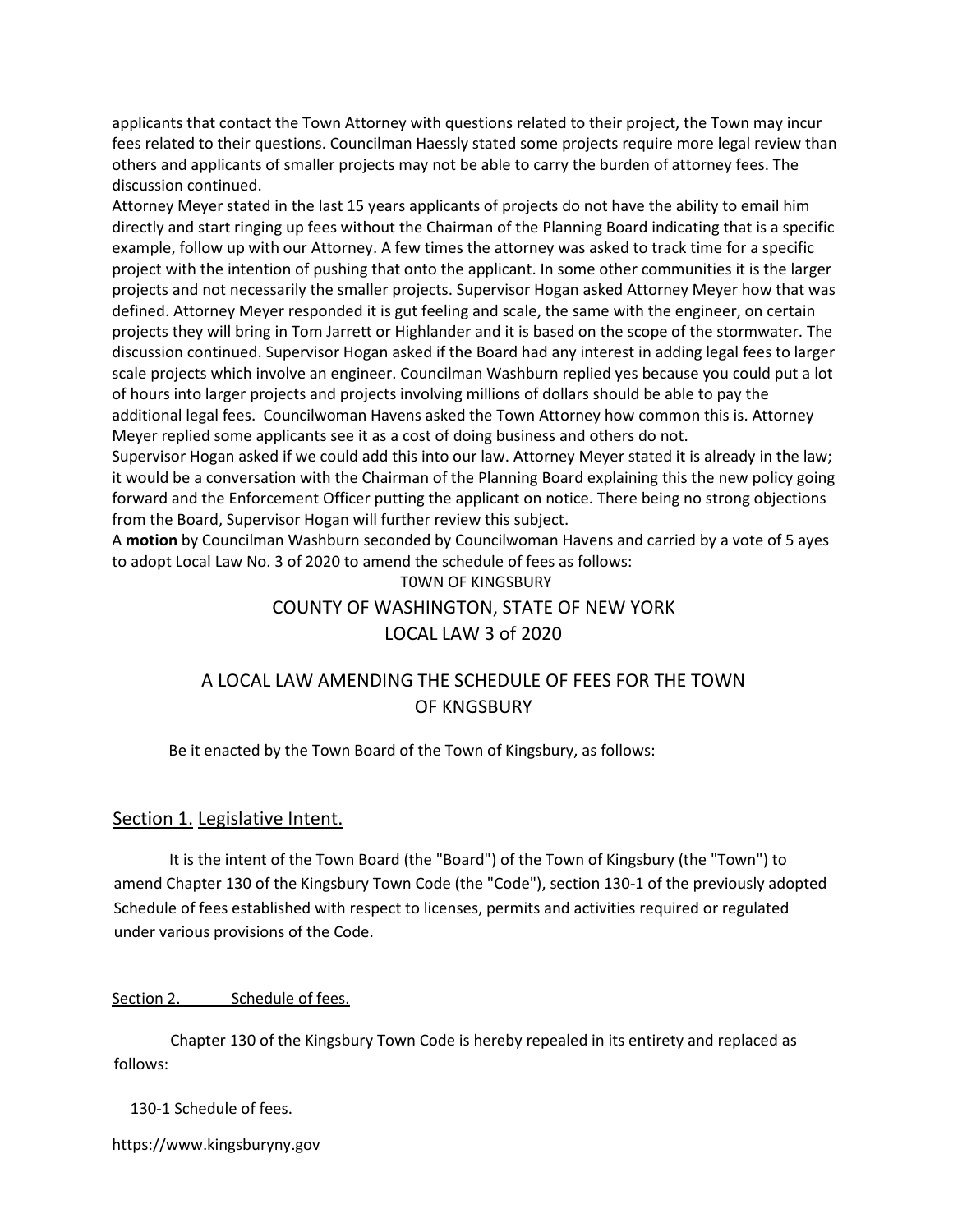The Town Board of the Town of Kingsbury shall set and establish, a schedule of fees with respect to licenses, permits and activities required or regulated under the provisions of various chapters of the Code by resolution. Any fee set and established by the Town Board may be amended by the Town Board by resolution with the same full force and effect as a Local Law. Applications for the issuance of such licenses and permits shall be subject to the provisions of the specific chapter of the Code which is indicated for each type of license or permit. The business, activity or operation for which the license or permit is required shall be subject to all regulations set forth in the chapter to which reference is made.

# $§$  130-2 Posting of fees.

A schedule of fees imposed by the Town of Kingsbury shall be available from the Town Clerk's Office during regular business hours and posted at other locations as may be deemed necessary by the Town Clerk or as direct by the Town Board.

# Section 3. Severability.

If any provisions of this Local Law are held to be unconstitutional or otherwise invalid by any court of competent jurisdiction, the remaining provisions of this Local Law shall remain in effect.

# Section 4. Effective Date.

This Local Law shall take effect upon filing with the New York State Secretary of State.

A resolution establishing the fee schedule as was recently used as Chapter 130 in the schedule of fees for the Town of Kingsbury with a **motion** by Councilman Doyle seconded by Councilman Haessly and carried by a vote of 5 ayes. Attorney Meyer explained the fee schedule is the same as it was before with the exception that any changes to the fee schedule can be made with a motion.

The Public Hearing for the 2021 Preliminary Budget and the Fire Protection Contract for 2021 had remained open at the last Town Board Meeting. Comptroller Rebecca Pomainville would like permission to change one MEO to a Water Operator and go from an hourly rate to a salary of \$54,000.00 for the Water Operator. A **motion** by Councilman Haessly seconded by Councilman Doyle and carried by a vote of 5 ayes giving the Comptroller to make the requested change.

There being no comment Supervisor Hogan closed the Public Hearing for the 2021 Fire District Protection Contract at 7:29 pm. The Board discussed procedures that should be set in place for future budget processes. A **motion** by Councilman Washburn seconded by Councilman Haessly and carried by a vote of 5 ayes to pass the 20212 Preliminary Budget and the 2021 Fire Protection Contract with the Kingsbury Volunteer Fire Co.

### LEGAL UPDATE:

Attorney Meyer reported the draft IMA with Washington County Sewer District # 2 is being finalized. There is a hang up in the agreement; if something really expensive breaks who owns the infrastructure and how will it be paid for by the proper parties; this needs to be accounted for in the agreement.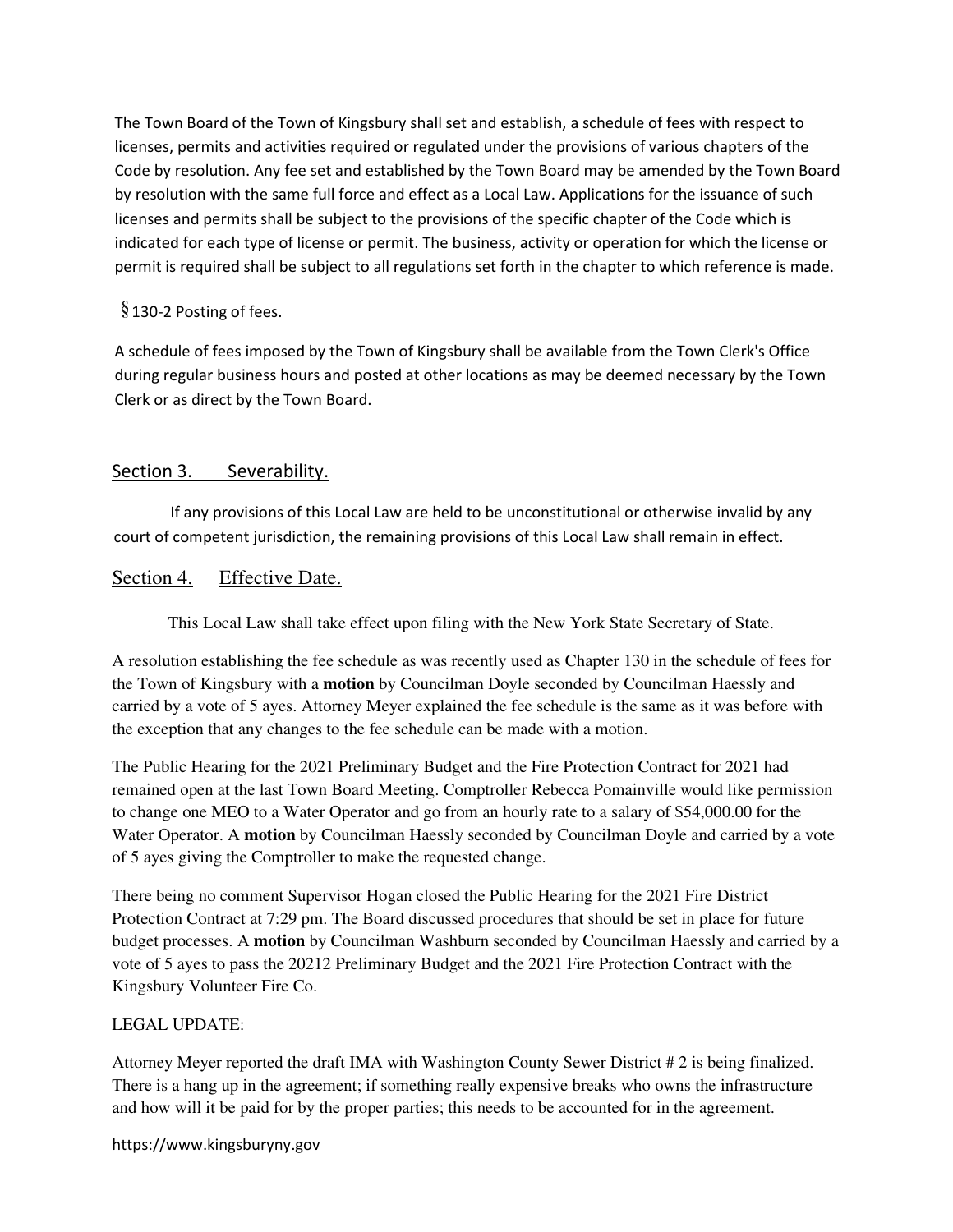Councilman Washburn stated some of the sewer lines were turned over to the Village of Hudson Falls. Attorney Meyer would like to request a brief executive session to discuss impending litigation.

### TOWN CLERK REPORT:

Town Clerk reported the 2020-21 Hudson Falls Central School Tax Collection is complete and the unpaids have been turned over to the Washington County Treasurer. The next Town Board Meeting will be conducted on December 7, 2020.

### ENFORCEMENT REPORT:

Todd Humiston reported notices are being mailed to residents within 5oo feet of Planning and Zoning Public Hearing sites.

Humiston received his first application for a house mounted solar. He will contact the applicant to let them know there is a moratorium in the Town for solar. The Board discussed if the moratorium was for all solar in the Town or for large scale generating solar facilities.

Humiston received a request to see if NYS would be willing to put a no left turn into Cumberland Farms on Burgoyne Avenue as they have on State Route 4 at the Stewart's Shop because it blocks the traffic going into that intersection. After discussion, the NYS DOT will be contacted with the request. Humiston reported he and Councilman Washburn will research options and grant opportunities to expand the water lines in low residential areas because the regulations in the new 2020 Code you cannot have a septic system within 100 feet of water. They can be granted an exemption or a waiver if the septic is near their own well, but the state is not willing to grant a waiver within 100 feet of someone else's well.

Supervisor Hogan asked Attorney Meyer if the solar moratorium applied to large scale solar or all solar. Attorney Meyer responded he did not have a copy of the moratorium. Supervisor Hogan asked if the moratorium is for all solar could the Board narrow the definition of the moratorium. Attorney Meyer responded there is a waiver provision within the moratorium Local Law that one could apply to the Board and request a waiver.

### TOWN JUSTICE REPORT:

Supervisor Hogan reported the newly elected Town Justice, Anthony White is working towards his degree in the Town Justice Certification Program. Judge White told Supervisor Hogan he is all set and moving forward with everything.

### HIGHWAY SUPERINTENDENT REPORT:

Michael Graham is seeking permission to publish a notice in the Post-Star in regard to no parking on Town roads from 6 pm to 6 am starting November 19, 2020 until March 31, 2021.

A **motion** by Councilman Washburn seconded by Councilwoman Havens and carried by a vote of 5 ayes giving permission to issue the no parking notice on Town roads.

Superintendent Graham had received a request for a speed limit reduction from Mike Cleveland, a resident on Geer Road. Graham spoke with Reed Schultze of the NYS DOT; Mr. Schultze indicated there was no point in requesting a change; the speed limit had already been reduced to 45 mph and is a straight road with no anticipated development. Mr. Cleveland also requested a speed limit reduction on Underwood Road, at this time there are no signs which indicates the speed limit is 55 mph. Graham would like to move forward with the request. Councilman Haessly asked about the request to change the weight limit on Underwood Road. Graham has contacted the Association of Towns Attorney who provided a print- out which indicated the Town should conduct an engineering study. Graham would like to be fiscally responsible and not incur the fees for an engineering study and will continue to research.